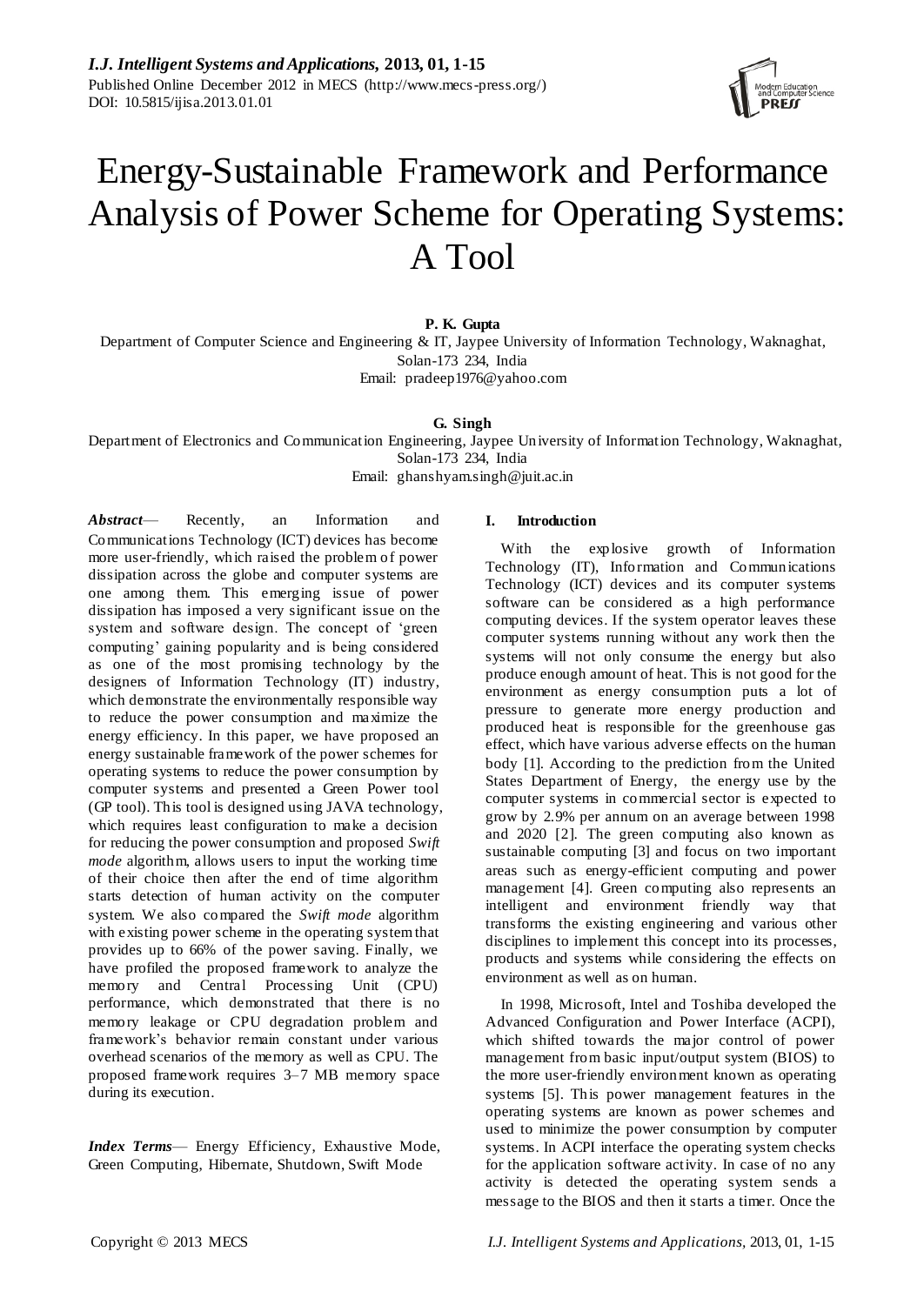time-out occurs, it starts the power management by sending a message to that device and changes its state from active to idle, or sleep depending upon the configuration [6].

Though ACPI is the industry wide accepted interface but it has some major drawbacks. The time-out approach is one of them that finds the idle period of software and machine components like Central Processing Unit (CPU), Hard disk drive and other peripheral devices. If one considers the case of Windows Operating System, then these power-saving schemes exist from past two decades in it. However, the sales of computers and other ICT devices have increased tremendously during this period and Windows Operating Systems still occupies largest (90%) market share [7], but there is no change in ACPI interface, or in Windows power schemes. In most cases difficulties in properly configuring the power scheme is found and only 25% of the computer systems achieve the energy savings [8]. Therefore, there is a significant need of energy sustainable computing for the operating systems, which change the design of power schemes of operating systems to make it more interactive and environment-friendly.

In this paper, we have proposed an energy sustainable framework of power schemes for W indows Operating Systems because it is one of the preferred operating system by the users. This framework is totally different from the existing framework as it is very much human centric and continuously checks for CPU of computer system and target the human activity on the machine [9] in comparison to the interface of existing power scheme. The remainder of the paper is organized into various sections. Section II focuses on the detailed literature survey which consists of various techniques like dynamic voltage and frequency scaling (DVFS), CPU frequency and its utilization, memory optimization techniques and various designed tools. Section III focuses on proposed framework of power scheme which is very much human centric and claims more energy savings in comparison to the existing power scheme. Here, we have shown the internal view of the framework that includes the details of each package with their dependency diagram. Section IV implements the algorithm for *Swift mode* used by proposed framework and further for its performance evaluation. Section V represents the detailed comparison of both the modes of proposed framework with the existing power schemes. Section VI represents the detailed performance evaluation of the proposed framework and focuses on the CPU performance, memory performance and thread monitoring. Finally, the section VI concludes this work and recommends future directions.

# **II. Related Work**

Recently, Li and Zhou [9] have discussed the various potential issues related to the green computing and

emphasized the need of energy efficiency and energyawareness. They have stated by having the proper awareness about the energy-awareness, a computer system can tune the power consumption of various devices to reduce the overall energy consumption and categorize the energy awareness approaches into two groups. Firstly, energy-awareness is the entire responsibility of individual application and secondly, by considering the entire responsibility of a computer system as a whole. In this second category, the authors have discussed about the time out approach by considering the inactivity period of various system components like CPU, Random Access Memory (RAM), etc. may be turned-off or the entire system may be hibernated. However, they have realized that this kind of applications could sacrifice performance and functionality of computer system. Gupta and Singh [11] have presented the detailed survey on minimizing the power consumption by computer systems and discussed various key areas where energy-awareness policy could be implemented. However, they have also presented various case scenarios based on operating system's power scheme settings and found that these power schemes are not sufficient to minimize the power consumption and focused on the need of developing some intelligent algorithms for reducing the energy consumption. Gupta and Singh [12] focused on the adverse effect of heat dissipation on environment and human health by the computer system and realized the need to minimize this heat dissipation by minimizing the unwanted processing of computer systems. Here, the authors have calculated the power consumption of each running processes on the machine and proposed a algorithm for the state when all the processes becomes idle and there is no power consumption to switch off the computer system. Chen *et al.* [13] have investigated the adverse effects of DVFS and running a virtual machine on system performance using methods used for energy conservation in server consolidation. They proposed a new application-aware approach by introducing a new set of metrics: CPU gradients that predict the impact of changes in CPU frequency. These gradients are simple models and represent the local-point derivatives of the end-to-end response time to the resource parameters. They used these CPU gradients for performance-aware energy conservation by deploying energy controllers. Chen *et al.* [14] have also focused on the problem of power dissipation by computer systems and observed this as a major problem for the modern computer systems. In their experiments, they have measured the idle and busy states of various components like CPU, Memory, and disk. for their power dissipation using various benchmarks and find out that cache memory of the computer system provides the more accurate results compared to CPU, etc., and expressed that there should be some easy-to-use indicator that could more accurately reflect the CPU power. Zhong *et al.* [15] proposed an energy consumption model based on CPU utilization. This model utilized system-level information in the form of average CPU utilization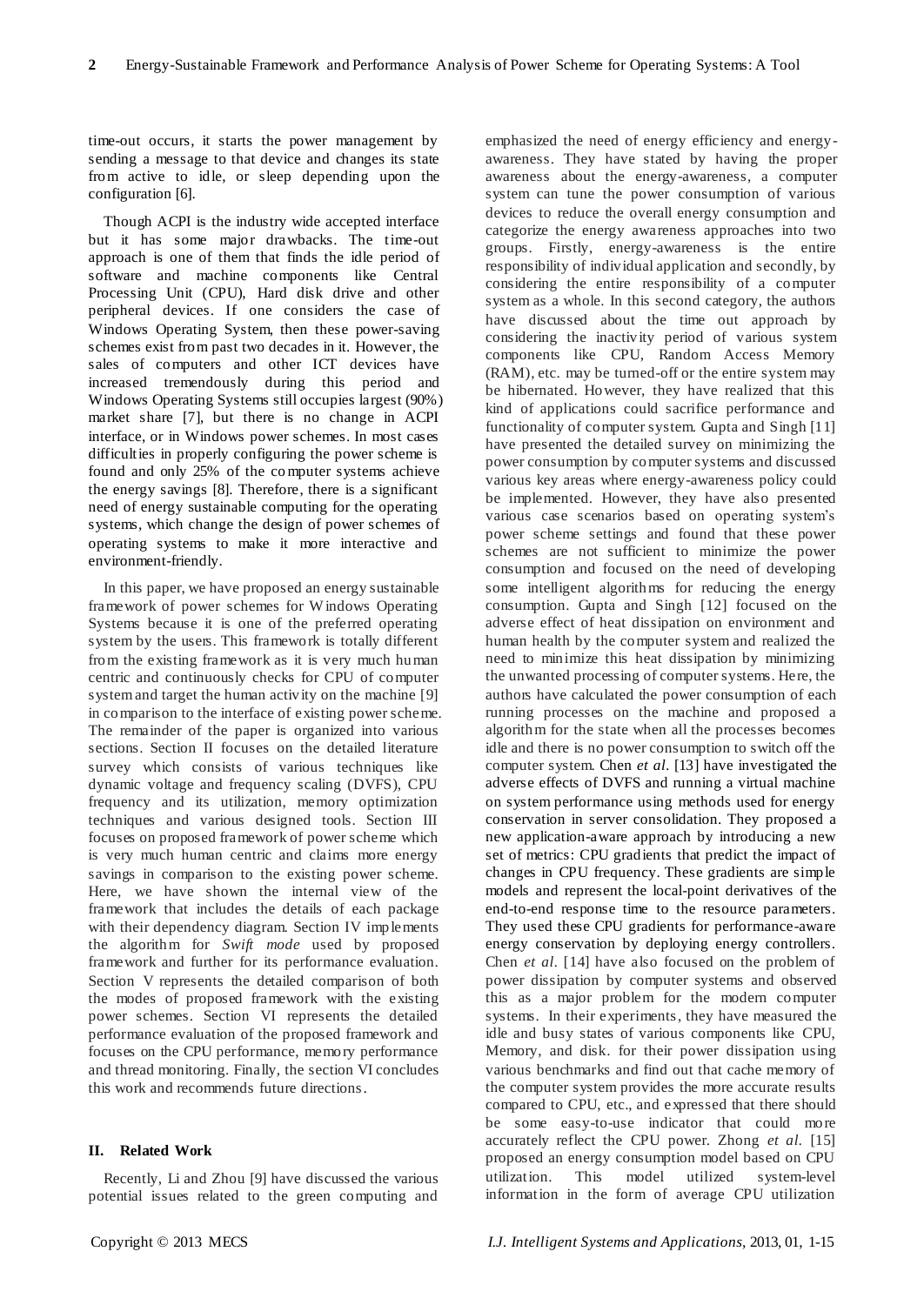model and transistor-level information in the form of calculating the energy consumed by a single transistor. Minartz *et al.* [16] evaluated the power-saving mechanis m in high-performance computing. They have designed a power-aware cluster that includes the hardware's from different manufacturers. They have measured the P-states and C-states for the set of processors of Intel and AMD and power consumption of Hard disk drives in different modes. Spiliopoulos *et al.* [17] created a framework to optimize the power efficiency of real system and implemented Linux DVFS governors based on their analytical DVFS models. They have considered the activity of CPU when it is not lightly loaded and executes program. For memorybound cases, they have achieved 55% of power efficiency. Ye *et al.* [18] stated that as the size of main memory is growing over the period of time so the energy consumption by them and proposed a dynamic approach to reduce the memory energy consumption. This approach clearly provides the energy optimization for memory by using various mechanisms like energyaware memory allocation and static-power state management. In their results, they observed that proposed mechanism provides the best performance and energy savings. Duan *et al.* [19] evaluated several energy management mechanisms for main memory proposed for desktops and servers. They have considered the RAM optimization technique for s martphone hardware and proposed a hybrid mechanism by applying optimization techniques to the newly emerging phase change memory with their energy efficiency and performance. In their results, they achieved more than 98% of energy saving as compared to the standard smart phone. Wang and Wang [20] have presented and analyzed the data on the electricity consumptions in the IT industry and by the household computers in five major Chinese cities up to five consecutive years from 2005 to 2009. Based on the data, they predicted that there is a great importance of green computing to reduce the energy consumption of IT industry as well as household computers. Weng *et al.* [21] utilizes the concept of simultaneous multithreading for today's microprocessors and proposed a power aware fetch policy for evaluating the power consumption of computation resources and memory-accessing resources. They have evaluated the power consumption for every thread and they found that proposed power aware fetch policy improves the power efficiency on an average by 27% over others policies. Li *et al.* [22] proposed a novel solution that considers the dependence of power consumption on temperature and provided a new power model for temperature aware power allocation (TAPA). They have considered the cluster size of 13 machines to implement their optimization algorithm and obtained that with the rise in CPU temperature power consumption increases. In their solutions they achieved higher computational efficiency over static solutions and DVFS solutions. Gupta *et al.* [23] designed a Green Data Center Simulator (GDCSim) tool to minimize the energy consumption in data centers. This tool study the

energy efficiency of data centers under various data center geometries like its workload, power management schemes and scheduling algorithms. This tool basically captures the inter-dependencies between various resource-management techniques available online and the physical behavior of data center. Do *et al.* [24] developed a tool, *pTop,* to estimate the amount of energy consumed by each application in a system. This is basically a process-level profiling tool that runs parallel to services of the operating system at the kernel level and provides energy-consumption data. Gurumurthi *et al.* [25] investigated the existing power simulators for their design and found that they are manly targeted for particular hardware such as CPU and memory and do not capture the interaction between other components. The *SoftWatt* tool developed by them considers the disk drives in addition to the CPU and memory and quantifies the power behavior of applications and operating systems. This tool also locates the power hot-spots in system components and identifies the power-hungry processes in operating systems. Banerjee and Agu [26] introduced the tool *PowerSpy*, which tracks the battery power consumed by different running threads and various I/O devices attached to the device. This tool requires no additional hardware to monitor the power consumption of a device. Naumann *et al.* [27] addressed the consumption of power and resources by ICT and presented a softwarebased model of *GREENSOFT*. This model addresses the issue of energy reduction and resource consumption in ICT and the use of ICT to contribute to sustainable development.

## **III. Proposed Framework of Power Scheme**

This section discusses the proposed framework of power schemes for W indows Operating Systems, which is developed as a tool known as Green Power tool (GP tool). This framework is shown in Fig. 1 and starts its functioning with the execution of power saver module.

This power saver module starts as a local services of the Windows Operating System and prompts the user to input the approximate time also known as login duration of working on the computer system. As soon as the user inputs the value of login duration this value is utilized by three major modules of proposed framework that is power-saver main window, duration and calculate CPU usage. Here, power saver-main window represents the Graphical User Interface (GUI) of proposed GP tool whereas further two modules are very much concerned about implementation of the proposed algorithms to minimize the power consumption by the computer systems. These algorithms are implemented as two different modes known as: 1) *Swift Mode* and 2) *Exhaustive Mode* and are part of GUI as shown in Fig. 2. These two modes are very different in their functioning.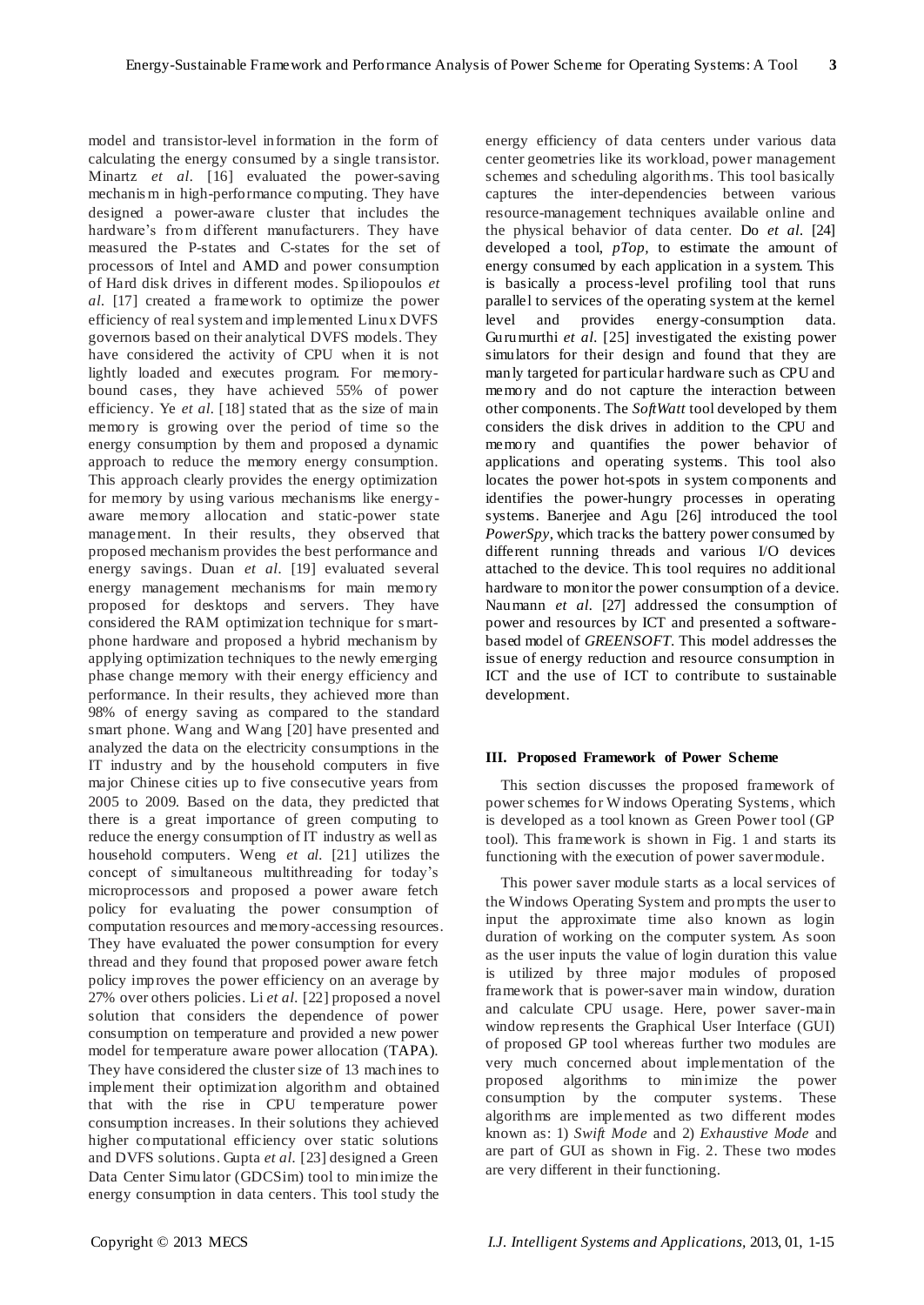

Fig. 1: Framework of the proposed power scheme

| <b>Execution of</b><br>Powersaver<br><b>Module</b>                                                                                                                                                                                                                                                                                                                                                                                                                                                                                                                                          | <b>On Action</b><br>Input<br>Login<br><b>Duration</b> | Fig. 1: Framework of the proposed power scheme                                                                    | Power saver<br><b>Main</b><br>Window<br><b>On Action</b><br><b>Duration</b><br><b>Calculate</b><br><b>CPU Usage</b> |                                                                             | End of<br><b>Timer</b> | <b>Repository</b><br>ShutDown/<br>Hibernate                                                                                                                                                                                                                                                                                                                                                  |
|---------------------------------------------------------------------------------------------------------------------------------------------------------------------------------------------------------------------------------------------------------------------------------------------------------------------------------------------------------------------------------------------------------------------------------------------------------------------------------------------------------------------------------------------------------------------------------------------|-------------------------------------------------------|-------------------------------------------------------------------------------------------------------------------|---------------------------------------------------------------------------------------------------------------------|-----------------------------------------------------------------------------|------------------------|----------------------------------------------------------------------------------------------------------------------------------------------------------------------------------------------------------------------------------------------------------------------------------------------------------------------------------------------------------------------------------------------|
| & Power Saver                                                                                                                                                                                                                                                                                                                                                                                                                                                                                                                                                                               |                                                       |                                                                                                                   |                                                                                                                     |                                                                             | Θ.<br>$\Box$           | $\mathbf{x}$                                                                                                                                                                                                                                                                                                                                                                                 |
| <b>Add Software</b>                                                                                                                                                                                                                                                                                                                                                                                                                                                                                                                                                                         | category                                              | processes                                                                                                         | operations                                                                                                          | mode                                                                        |                        |                                                                                                                                                                                                                                                                                                                                                                                              |
| <b>Swift Mode</b><br>о                                                                                                                                                                                                                                                                                                                                                                                                                                                                                                                                                                      |                                                       | <b>CPU Usages</b><br>$15 \quad 30$<br>No of snaps<br>Fig. 2: GUI Implementation of proposed algorithms in GP tool | <b>Exhaustive Mode</b><br>۰<br>promotogrammampamotogrammampamotogrammamquutu<br>45 60 75 90                         | <b>Set</b>                                                                  |                        |                                                                                                                                                                                                                                                                                                                                                                                              |
|                                                                                                                                                                                                                                                                                                                                                                                                                                                                                                                                                                                             |                                                       |                                                                                                                   |                                                                                                                     |                                                                             |                        |                                                                                                                                                                                                                                                                                                                                                                                              |
| Swift $Mode$ – considers, the time of user login-duration<br>and computer system continues its working till the time<br>of login-duration comes to its end. Once the time login-<br>duration reached to its end, user of computer system<br>notifies about that by prompting a window asking, do<br>you want to continue your work? By doing so, one can<br>found the availability of user on the computer system. If<br>user is there and wants to proceed their working, they<br>have to enter a new time value of login duration<br>otherwise proposed energy sustainable framework will |                                                       |                                                                                                                   |                                                                                                                     | software's and repository configuration.<br>Snapshot Algorithm (ESSA) [28]. |                        | switch the computer system to shutdown, or hibernate<br>mode based on the various running application<br><i>Exhaustive Mode</i> – the functioning of this mode is very<br>much different with the previous Swift mode, the<br>authors considered the time of login-duration as well as<br>monitored the user activity continuously on the<br>computer system by proposing Energy Sustainable |
| Copyright © 2013 MECS                                                                                                                                                                                                                                                                                                                                                                                                                                                                                                                                                                       |                                                       |                                                                                                                   |                                                                                                                     |                                                                             |                        | I.J. Intelligent Systems and Applications, 2013, 01, 1-15                                                                                                                                                                                                                                                                                                                                    |

Fig. 2: GUI Implementation of proposed algorithms in GP tool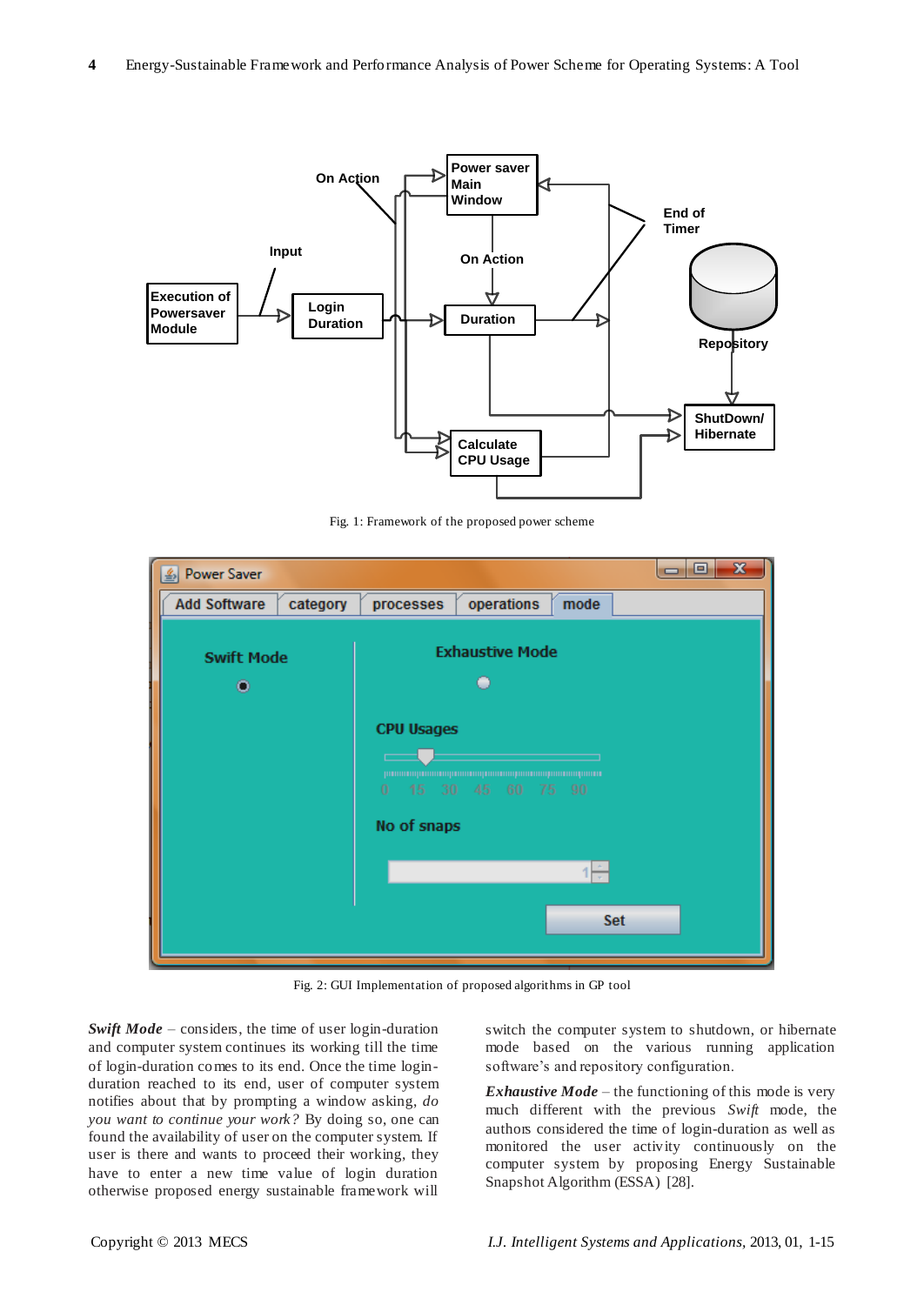

Fig. 3: Repository of losable and non-losable software's in GP tool

This algorithm puts another check for minimizing the power consumption of the computer system. Therefore, this mode provides better way of energy sustainability by the proposed framework.

In this framework, we have used the concept of repository that provide the uniqueness to proposed GP tool and keep the record of various installed application software's on the computer system into two categories, losable and non-losable, as shown in Fig. 3.

This repository is used by the shutdown/hibernate module to switch-off the computer system while making the decision by the proposed framework. Here, if it is found that any software running from the lossy category means that there is every chance to lose the user data while making energy-sustainable decision then the proposed framework switch the computer system to hibernate mode otherwise it gets shutdown.

#### **3.1 Internal View of the Framework**

This section describes about the internal view of proposed framework that includes the details on various packages, JAVA files, major classes, methods and interdependency of packages. This internal view of the framework focuses on the five different packages connected with each other, details of each package, major classes, and methods defined are given below:

## **A.** *PowerSaver* **package**

This is the main package of proposed framework and various other packages are dependent on this. This package consists of single JAVA code file that calculates the screen size and popup the window of login-duration in the middle of the screen as shown in Fig. 4.



Fig. 4: User prompt to input login duration time

# **B.** *org.juitw.visual* **package**

This is the second next invoked package that consists of number of JAVA program files with number of classes defined in it. These program files are used to capture the login-duration from the user of the computer system to pop-up the main power saver window and an inner timer thread starts in sleep mode which checks for the expiry of the login-duration time. This package is also responsible to measure the percentage of total CPU usage that is utilized by the exhaustive mode.

## **C.** *org.juitw.timer* **package**

This package consists only JAVA program file that stores the login-duration time entered by the user and when it get expires a pop-up message get invoked and also starts an inner-timer thread of fixed duration of one minute to get response from the user. When no user activity is found on the computer system, a process that collects the details of all running applications on the system gets started and performs a check on repository with the collected details for making a decision whether to shutdown, or hibernate the computer system.

## **D.** *org.juitw.process.collector* **package**

This package consists of the number of JAVA program files that implements some important methods for the proposed framework of power scheme. Here,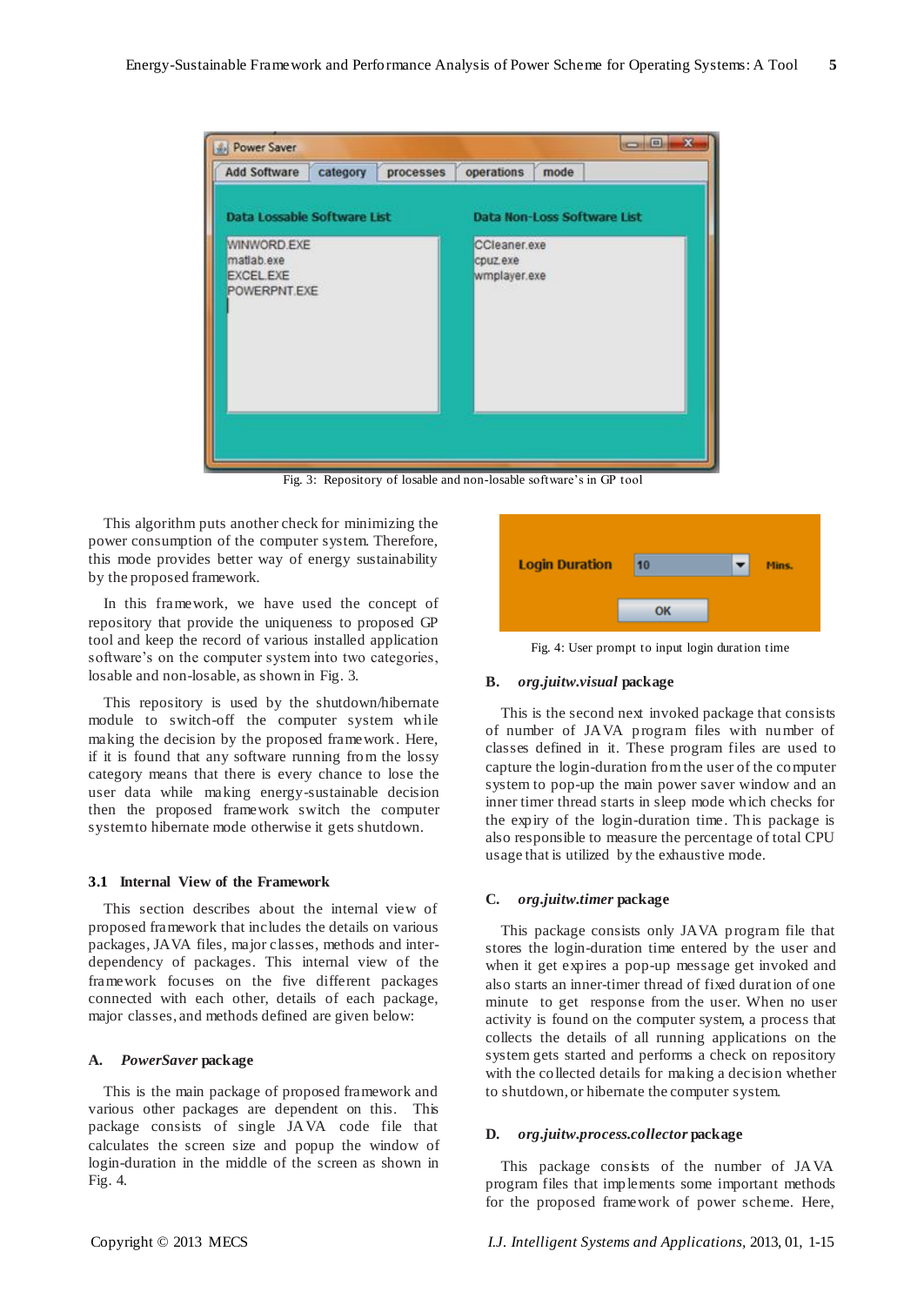*CPUInfo.java* is used for fetching and displaying the CPU information, for example, in this framework we have used its percentage, *CalculateCPUUsage.java* declares the number of methods, out of which there is one method **createTimer( )** that takes input from the following configuration files:

- *mode.config* which is responsible for checking the running mode of proposed framework for power scheme. There are only two modes, swift and exhaustive, for the proposed framework of power scheme.
- *custom.config* this file is basically used to store the various input values of ESSA and is used by the exhaustive mode. These are the user-defined values and can be redefined according to the user's requirement. For better energy efficiency, power-saving and management of computer system, it is suggested that the CPU usage value should be kept always less than or equal to 20.

Whereas, *ProcessCollector.java* program file is used to store the value of the various running application programs on the computer system.

This package declares the only class about the ProcessBean and its various attributes like pid, processname, memory, on behalf, and status. The defined class is just a collection of various getter and setter methods for various declared attributes in the proposed framework.

# **F.** *org.juitw.actions* **package**

The role of this package is to include various execution files to the repository of the proposed framework. This package includes two JAVA program files, firstly, *SimpleFileFilter.java*, which is used to create a filter for various exiting files inside the folders. Secondly, program files *SimpleFileView.java*, which is used to show the various filtered executable files with an extension .exe from various folders to the user of the computer system and adds it to the repository.

This internal view of the propos ed framework of power scheme also represents the package dependency diagram as shown in Fig. 5.

Fig. 5, shows the dependency among various packages in which they are used in the proposed framework as well as connectivity of these packages with various other packages used as import line in the respective program file.



Fig. 5: Package dependency diagram of proposed framework for GP tool

# **E.** *org.juitw.process.bean* **package**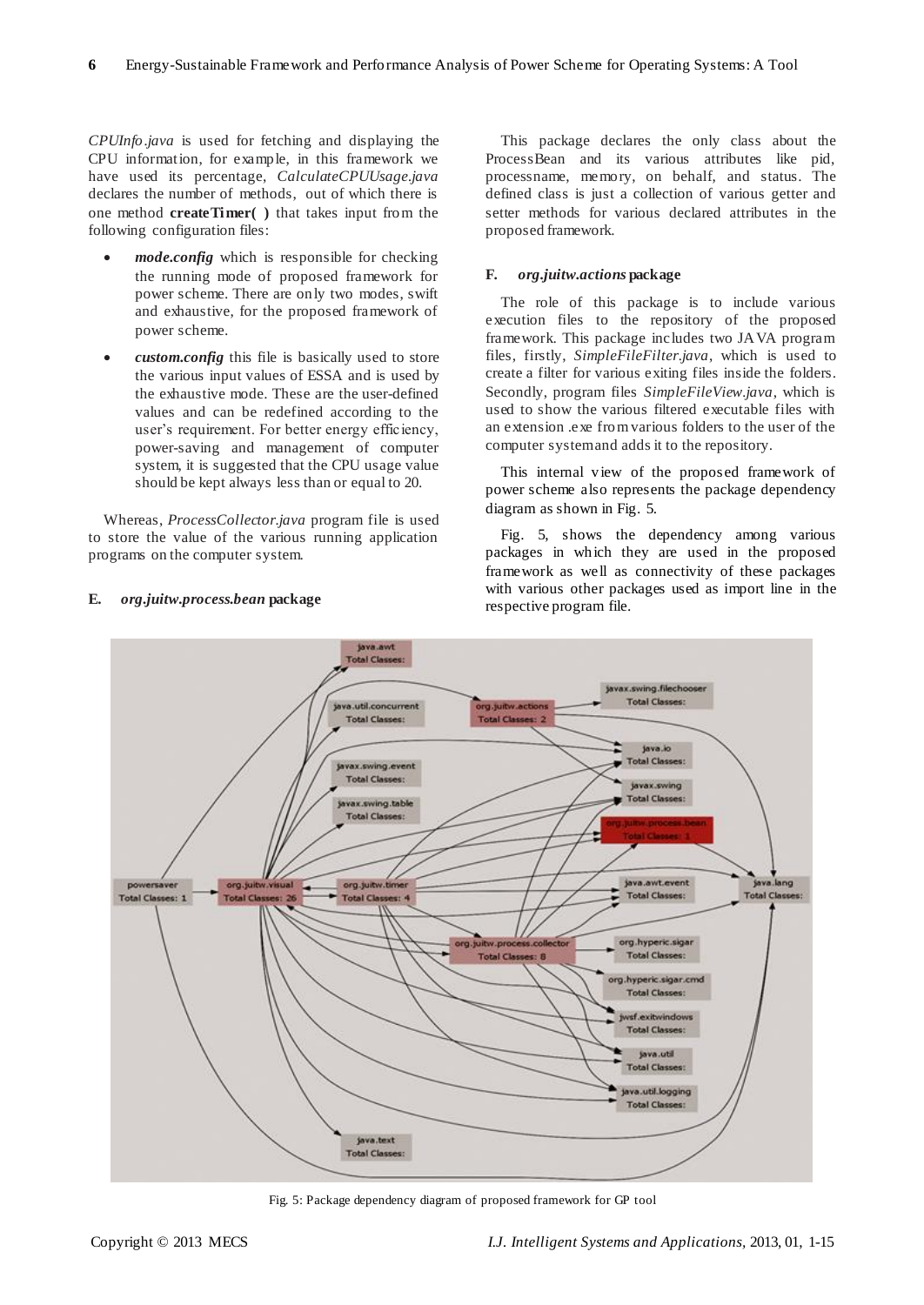| S. No.             | <b>Source Packages</b>      | <b>Files</b>              | Line of Code (LOC) | Lines with Import Ts |
|--------------------|-----------------------------|---------------------------|--------------------|----------------------|
| 1                  | Power Saver                 | PowerSaver.java           | 35                 | 4                    |
|                    |                             | Category.java             | 157                | 3                    |
|                    |                             | Current ProcessPanel.java | 67                 | $\overline{2}$       |
| $\mathfrak{D}_{1}$ |                             | Customization.java        | 309                | $\overline{4}$       |
|                    | org.juitw.visual            | LoginDuration.java        | 195                | 13                   |
|                    |                             | PowerSaverMainWindow.java | 821                | 18                   |
|                    | ProcessTableModel.java      | 74                        | $\overline{4}$     |                      |
| 3                  |                             | SimpleFIleFilter.java     | 54                 | 2                    |
| org.juitw.actions  | SimpleFileView.java         | 34                        | $\overline{4}$     |                      |
| 4                  | org.juitw.timer             | Duration.java             | 173                | 17                   |
|                    |                             | CPUInfo.java              | 62                 | 6                    |
| 5                  | org.juitw.process.collector | CalculateCPUUsage.java    | 173                | 17                   |
|                    |                             | ProcessCollector.java     | 116                | $\overline{7}$       |
| 6                  | org.juitw.process.bean      | ProcessBean.java          | 72                 | $\Omega$             |

Table 1: Detailed view of each package and JAVA program files

Table 1 gives the detailed overview of discussed packages and details about JAVA program files in them.

## **IV. Proposed** *Swift mode* **Algorithm**

This section represents algorithm implemented for the previously discussed scenario of Swift mode and used for collecting the data for analysis and result purpose. This algorithm initializes the variables L, M and X in step 1 and starts a two timer threads T1 and T2 into sleep mode in step 2. These timer threads represents that the user has logged into the system and input the value of login duration into the proposed framework of power scheme. In step 3, the working mode M from the two available modes Swift and Exhaustive is selected. In this case, the mode is Swift. Selection of mode is part of user configurations and selected or changed when user wants to switch the mode. Next step 4, is a major step and used for switching the computer system into hibernate or shutdown mode once the time of login duration gets expired.

## *Algorithm: Swift mode*

Symbols used in this algorithm:

- i)  $L$  The total login duration time
- ii) M The mode of operation
- iii)  $X -$  The sleeping time
- iv)  $\eta$  Extra time required if any
- $v$  T1 and T2 Timers

# **Step – 1:** *Initialize variables*

Initialize *L, M and X*

 $L \leftarrow$  Take the input from the user during login to the system.

 $M \leftarrow$  Take the value from the configuration file set by the user.

 $X \leftarrow$  The sleeping time of a thread.

#### **Step – 2:** *Start of Timers*

Starts two timer threads  $T_1$  and  $T_2$ ;

- T<sub>1</sub>: expires after *L* x 60 x 1000 ms
- $T_2$ : expires after each 1 x 60 x 1000 ms and sleeps for *X* time.

# **Step – 3:** *Mode Selection*

Selection of Mode (*M*): **IF**  $M = Swift$  then *X* **←***L* x 60 x 1000 **ELSE**  $X \leftarrow 1 \times 60 \times 1000$ 

### **Step – 4:** *Functioning in Swift mode*

- When  $T_1$  expires
- a) Cancel  $T_2$
- b)  $\eta \leftarrow$  input extra time.
- c) Starts a thread  $T_3$ .  $T_3$  will expires after 1 x 60 x 1000 ms.
- d) After 1 x 60 x 1000 ms **IF**  $\eta = 0$  **THEN** check any losable program is running (check with repository)  **IF** yes
	- **HIBERNATE** the computer system  **ELSE**

**SHUT DOWN** the computer system

 **END ELSE**

 **GO TO STEP (1)** with  $L$  ← η **END**

# **END**

Copyright © 2013 MECS *I.J. Intelligent Systems and Applications,* 2013, 01, 1-15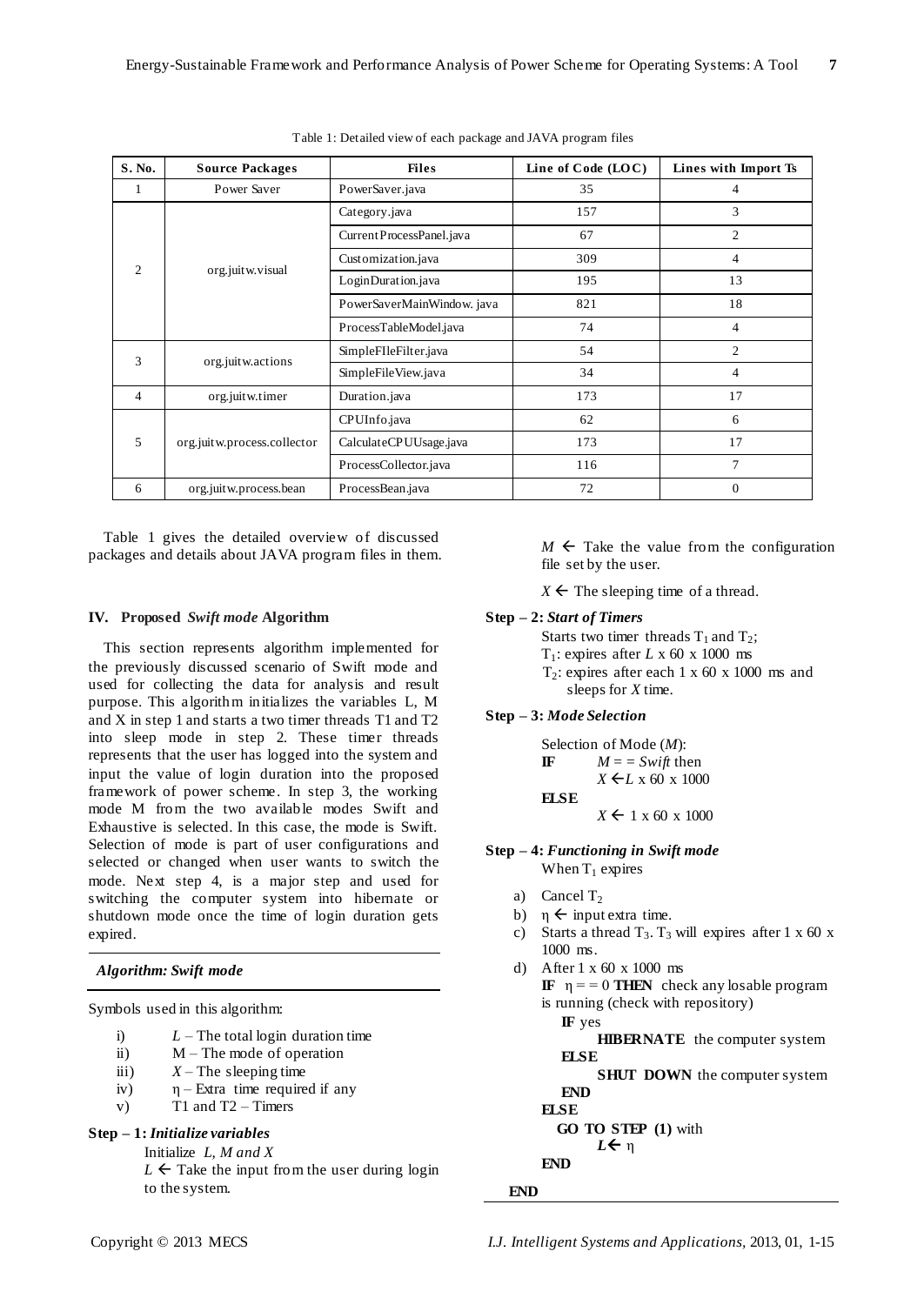# **V. Comparison of Proposed Framework with Existing Power Schemes**

For detailed comparison of working of existing power-scheme in Windows Operating Systems with proposed framework of power-scheme, we have compared the working function of both proposed Swift mode and exhaustive mode with the functioning of existing scenario that available in windows power scheme.

# **5.1 Existing Scenario of Power Scheme in Windows Operating System**

This scenario represents the configuration of existing power scheme in Windows Operating Systems. In this existing scenario of power scheme the user has performed various settings, as given below, to minimize the power consumption by the computer systems.

| Turn-off monitor/display                     | $=$ after 30 min. |
|----------------------------------------------|-------------------|
| Turn-off hard disks                          | $=$ after 30 min. |
| System standby/sleep                         | $=$ after 30 min. |
| User works for 2 min. and leave the computer |                   |
| system inactive.                             |                   |

Using the above scenario as defined by the user, system will start power-saving only after the 30 min. of inactivity of computer system. The drawbacks of this setting are as follows:

- a) The settings are very much system-oriented and are based on time-out approach defined for various devices. There is no provision that detects for human activity on the system.
- b) The existing power scheme starts its functioning only after 30 min . of inactivity of keyboard and mouse, whereas user works for only 2 min.
- c) After the inactivity of 30 min. the computer system will be switched to sleep mode. In sleepmode computer system also consumes small amount of power and consumption varies from computer system to computer system based on their configuration.

## **5.2 Comparison with Swift Mode**

The authors compared the scenario of existing power scheme as stated above with the Swift mode of our proposed framework of power scheme. The only setting implemented by the proposed framework for this mode is given below:

*Login-duration = 10 min.*

*User works for 2 min. and leave the computer system inactive.*

In Swift mode, user has to input the login duration just after the login to the Windows Operating System. This framework gets the user consensus during the login to the system about the user's working on the computer system. This nature provides the interactive and dynamic environment to proposed framework. Here, the user has consensus that he/she will work only for 10 min., but due to some reasons he/she leaves the computer system inactive after 2 min. of time. The comparison observations with the existing power schemes are as follows:

- a) The existing power scheme scenario, which is more static in nature, each time user has to change the power scheme settings if he/she wants to work less than the defined period in power scheme. Though it is possible but irritating too, as most of the time users are not concerned about the configurations in these power schemes.
- b) For users, it is difficult to memorize the various time interval values defined in the existing power scheme as these values are defined once and used forever.
- c) Proposed Swift mode overcome from the disadvantages discussed in (a) and (b), one does not need to worry about the various time intervals values.
- d) This mode offers more than 66% of powersaving over existing power scheme scenario.

## **5.3 Comparison with Exhaustive Mode**

The authors have compared the scenario of existing power scheme with the exhaustive mode of proposed framework of power scheme. The various settings of this mode are given as below:

| Login-duration                              | 10 min.   |
|---------------------------------------------|-----------|
| CPU usage                                   | $\leq$ 20 |
| Number of snapshots $=$                     |           |
| User works for 2 min and leave the computer |           |
| system inactive.                            |           |

When compared to the Swift mode, the exhaustive mode needs to be configured once from user side with minimal setting parameters like the value of total CPU usage and number of snapshots to be compared before taking any decision of hibernate/shutdown the computer system. The comparison observations of exhaustive mode with existing power schemes and Swift mode are given below:

a) The scenarios of exiting power scheme, where there is no power-saving up to 28 min. and for Swift mode this time reduces to 8 min. by knowing the user consensus during the start up of the computer system.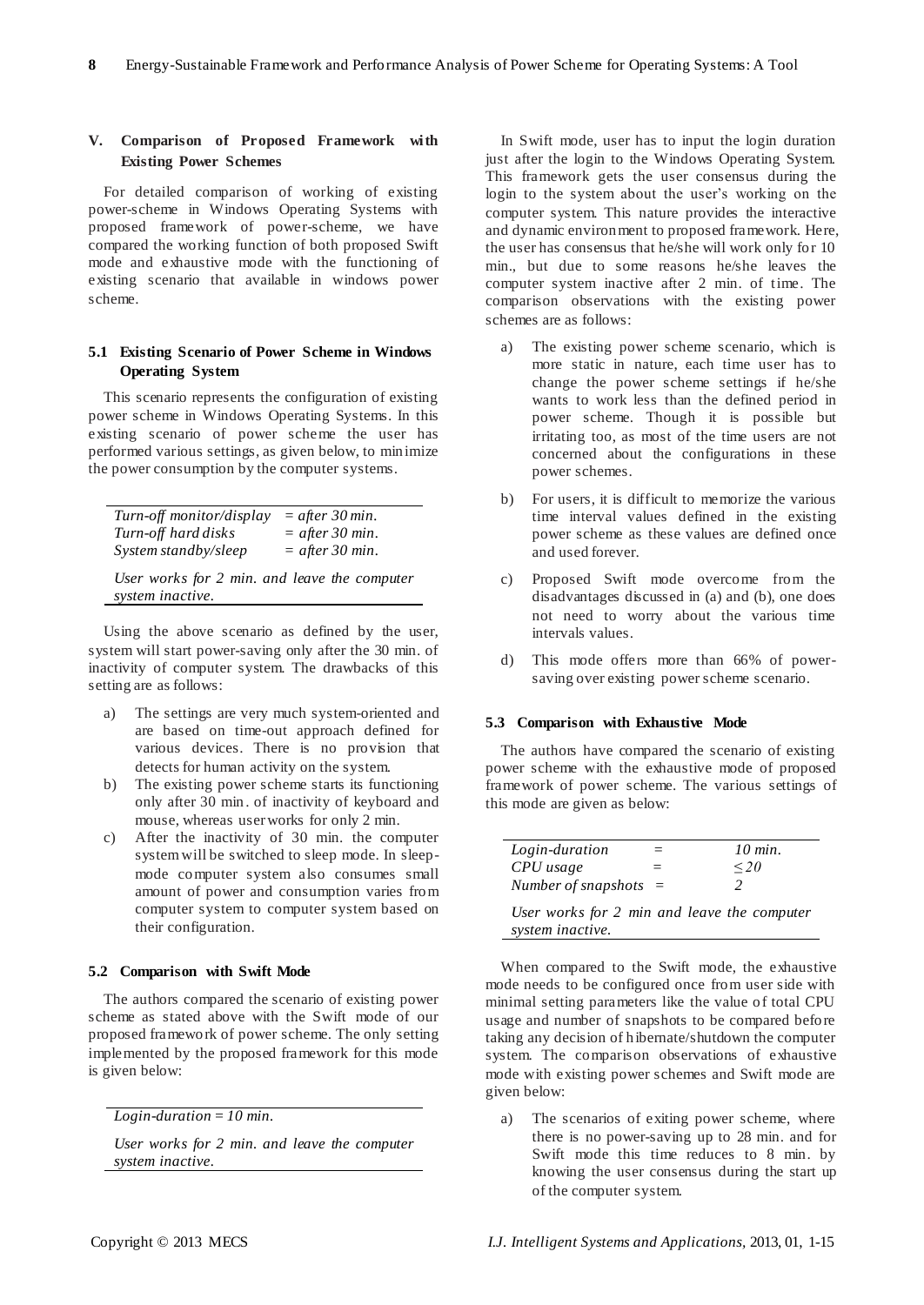- b) In exhaustive mode, we have tried to minimize the outstanding time of Swift mode for more energy saving.
- c) The exhaustive mode will switch the computer system to hibernate/shutdown mode after 4 min. of time interval and offers more than 93% of power-saving over existing power scheme.

It is assumed that the user is not available on the computer system after the working of 2 min ., therefore various prompts like *"Are you available on the system..."* or *"Your login duration is expiring very soon, want to enter new time value..."* invoked by the proposed framework of power schemes to check the user activity on the computer system gets expired after a certain period of time.

# **VI. Performance Evaluation of Proposed Framework**

The performance measures for the proposed framework of power scheme include the thread monitoring, analyzing memory and CPU performance under various overheads. We used the profiler available in NetBeans-IDE [29] for evaluating the performance of proposed framework under Swift mode by giving an algorithm. By using profiler, one can easily determine the performance of system's memory and CPU under various performance measures like memory leakage [30], memory heap, and memory garbage collection [31], thread monitoring, CPU timestamps for each invoked methods etc. The following are the results obtained after rigorous performance analysis of CPU and memory.

# **6.1 Thread Monitoring**

The authors have monitored various active threads for the proposed framework. Fig. 6 provides the details of each active thread during profiling of proposed framework. These threads are divided into two categories, system threads and user threads. The descriptions about these threads are given in Table 2.

| S. No.         | Thread name                 | Uses class                                | <b>Type of Thread</b> | Description                                                                               |
|----------------|-----------------------------|-------------------------------------------|-----------------------|-------------------------------------------------------------------------------------------|
|                | Reference<br><b>Handler</b> | java.lang.ref.Reference\$ReferenceHandler | System                | High prior thread that enqueue pending<br>references.                                     |
| 2              | Finalizer                   | java.lang.ref.Finalizer\$FinalizerThread  | System                | Performs finalization of objects before their<br>garbage collection.                      |
| 3              | <b>Attach Listener</b>      | java.lang.Thread                          | User                  | User Thread                                                                               |
| $\overline{4}$ | Java 2D<br><b>Disposer</b>  | java.lang.Thread                          | System                | Handles disposal of native data associated<br>with java objects in Java 2D.               |
| 5              | <b>AWT-Shutdown</b>         | java.lang.Thread                          | System                | AWT system thread, handles shutdown of<br>AWT (Event Queues) when no GUI is<br>displayed. |
| 6              | AWT-<br>EventQueue-0        | java.awt.EventDispatchThread              | System                | AWT thread, which is the main thread<br>executing a GUI java applications.                |
| 7              | Destroy Java VM             | java.lang.Thread                          | User                  | User Thread                                                                               |
| 8              | <b>Timer Queue</b>          | java.lang.Thread                          | System                | Used to manage all javax.swing.Timer<br>instances in one thread.                          |
| 9              | Thread-7                    | java.lang.Thread                          | User                  | User Thread                                                                               |
| 10             | Thread-8                    | java.lang.Thread                          | User                  | <b>User Thread</b>                                                                        |
| 11             | Thread-10                   | java.lang.Thread                          | User                  | User Thread                                                                               |

Table 2: Thread details



Fig. 6: Various active threads during framework monitoring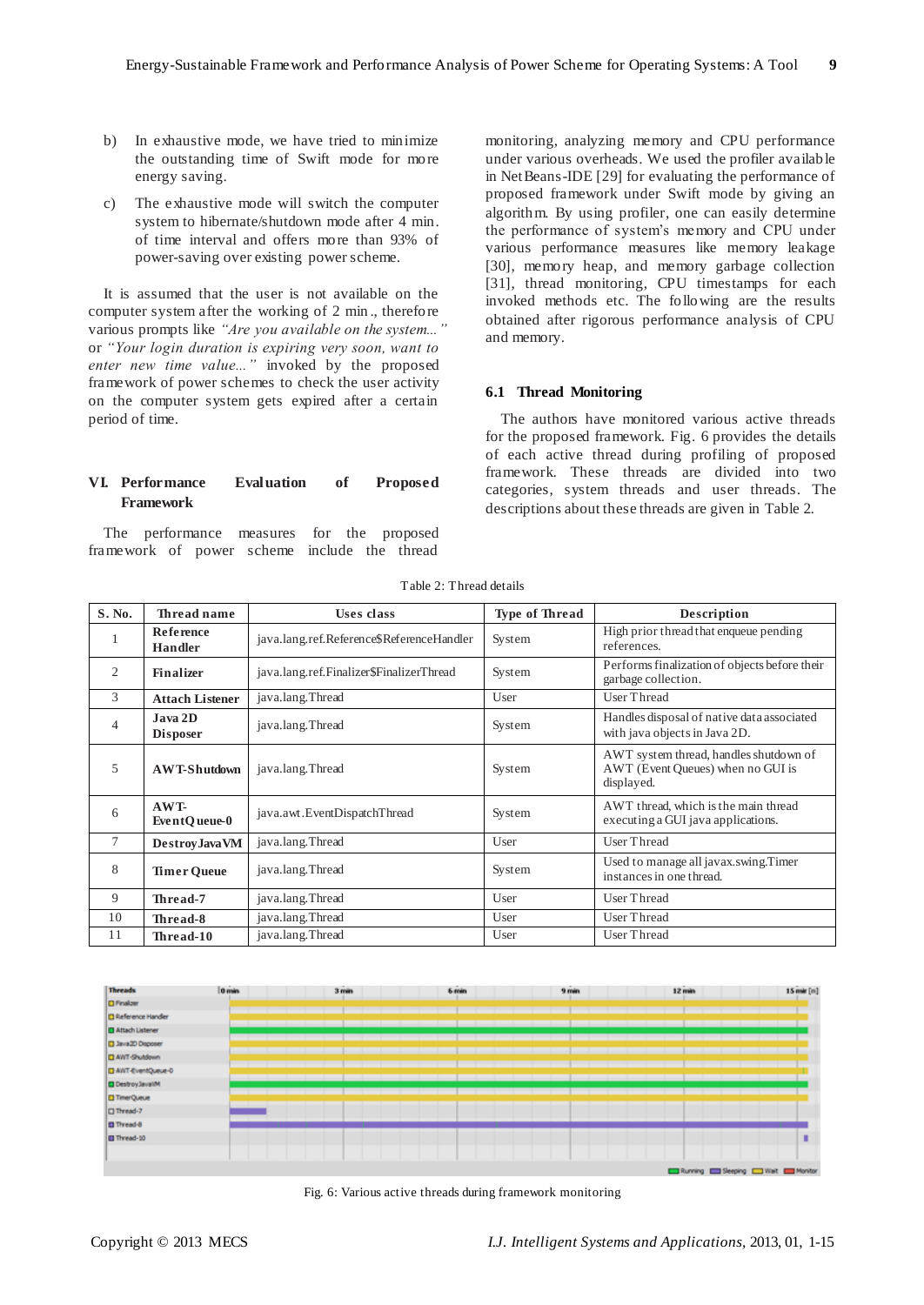From Fig. 6, one can easily found that the user threads 7 and 8 gets started into sleep mode by providing the login-duration time to the framework and after a certain period of time inner-timer which corresponds to thread 7 gets expired and thread 8 continues till the end of login-duration. Once the loginduration ends then the AWT-EventQueue-0 system thread which is in wait state, gets activated and pop-up the message window to the user that "your time is finished" do you want to continue your working, if user reply for yes, then another message window gets pop-up to enter the extended time duration and the user thread 10 gets started into sleep mode for the new loginduration.

#### **6.2 Analysis of Memory Performance**

The analysis of memory performance of the proposed framework under different overheads includes the various results like memory heap, garbage collection and threads and loaded classes. We have profiled the

proposed framework under two different scenarios, firstly, performance overheads, where the memory performance have recorded for object creation only, secondly, both object creation and garbage collection have recorded. In second overhead scenario the default value of stack sampling interval has fixed at 10. This value means that the  $10^{th}$  object allocation of every class will be recorded. Using VM telemetry monitor various real time results have obtained as shown in the figures of subsections. In all our real time results of memory performance, we have profiled the proposed framework up to 15 min.

# *a) Heap analysis*

In Fig. 7(a) and Fig. 7(b) the memory heap size over the period of time for both the overhead scenarios have been analyzed as stated above. It is easy to find out the details of maximum available heap size versus usedheap by the profiled framework.



Fig. 7: Analysis of memory performance for allocated heap size versus used-heap (a) object creation only and (b) both object creation and garbage collection. For each graph, *x-*axis denotes the time in (HH:MM) and *y-*axis shows the used-heap size in (MB)

For both of our scenarios, maximum available heap size is the same with little variation in used-heap size in Fig. 7(b). Garbage collection is done after a certain interval of time, which minimizes the used-heap size. These intervals are easily noticeable in Fig. 7(a) and Fig. 7(b). Throughout the login-duration framework continues its functioning smoothly, which can be noticed with the sharp edges of Fig. 7(a) and Fig. 7(b), but when the login-duration time comes to at end, there is some deviations in the edge that refers to the activation and creation of threads in the memory. To

know more about the threads, one can refer the thread monitoring section discussed above.

## *b) Memory Leakage*

The problem of memory leakage for the proposed framework have analyzed by finding various surviving generations and relative time spent in garbage collections. From Fig. 8(a) and Fig. 8(b), one can find that once the framework gets initialized total number of surviving generations becomes constant and remains at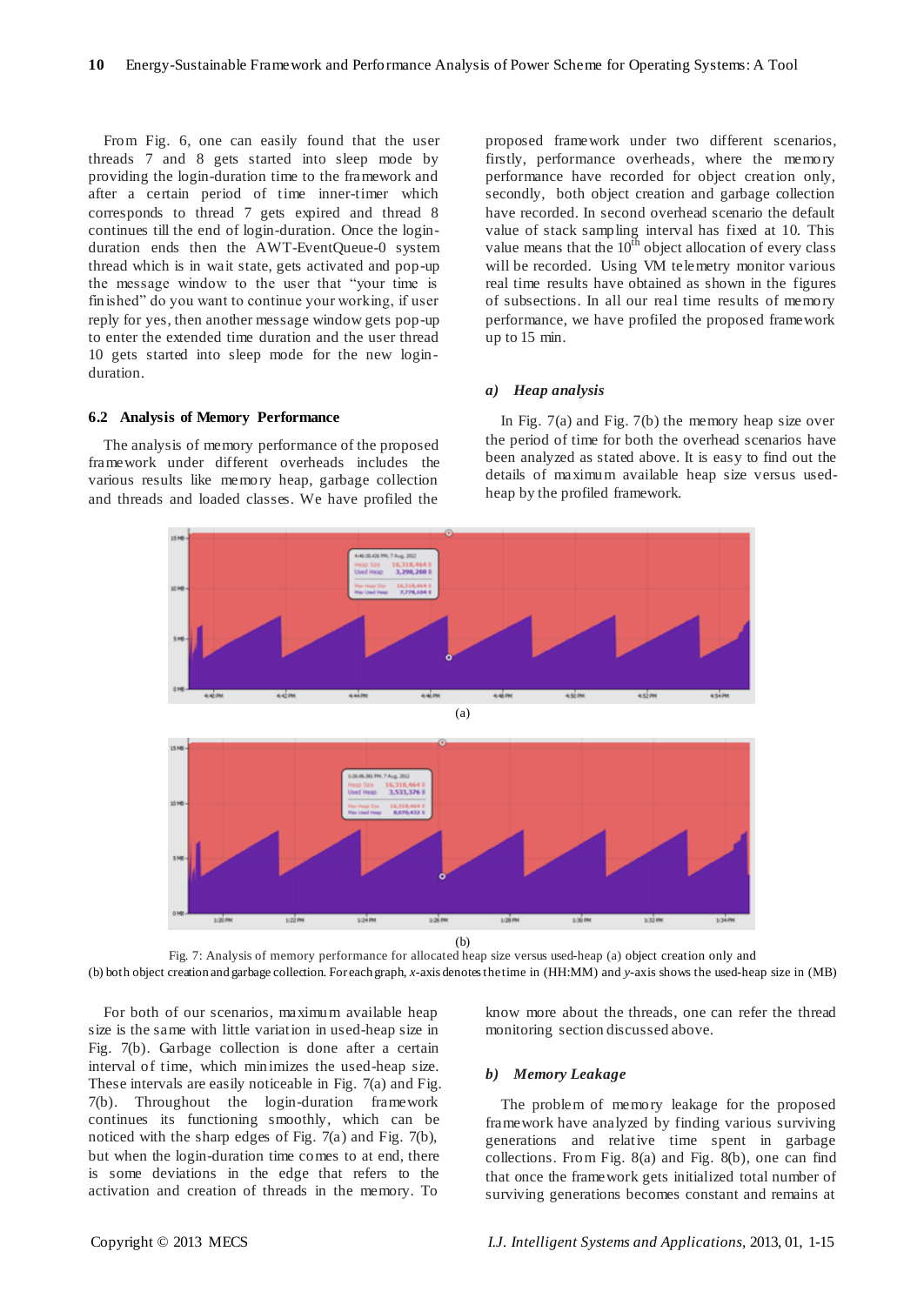5 till the login-duration ends, whereas in Fig. 8(b) this number reaches up to 6 at the last which shows the removal of finished threads from the memory that profiled the framework for both object creation and garbage collection. So, there is no problem of memory leakage in proposed framework. Maximum relative time spent in garbage collection is 1% as shown in Fig. 8(a) and Fig. 8(b).



Fig. 8: Analysis of memory performance for surviving generations versus Relative time spent in GC (a) object creation only and (b) both object creation and garbage collection. For each graph, *x-*axis denotes the time in (HH:MM) and *y1-*axis shows the surviving generations and *y2-*axis shows the relative time spent in GC (%)

## *c) Thread Analysis*

It is very much similar to scenario discussed in thread monitoring section. The memory performance for various running threads versus loaded classes has analyzed. From Fig. 9(a) and Fig. 9(b) one can find that the maximum number of threads remains the same in

both the cases, with a little variation in maximum loaded classes in Fig. 9(b). It can also observe that during the login duration, no new thread is created and total number of threads remains constant. At the end of login-duration, some threads get activated from sleep mode and some are created newly, details of which are given in the thread monitoring section.

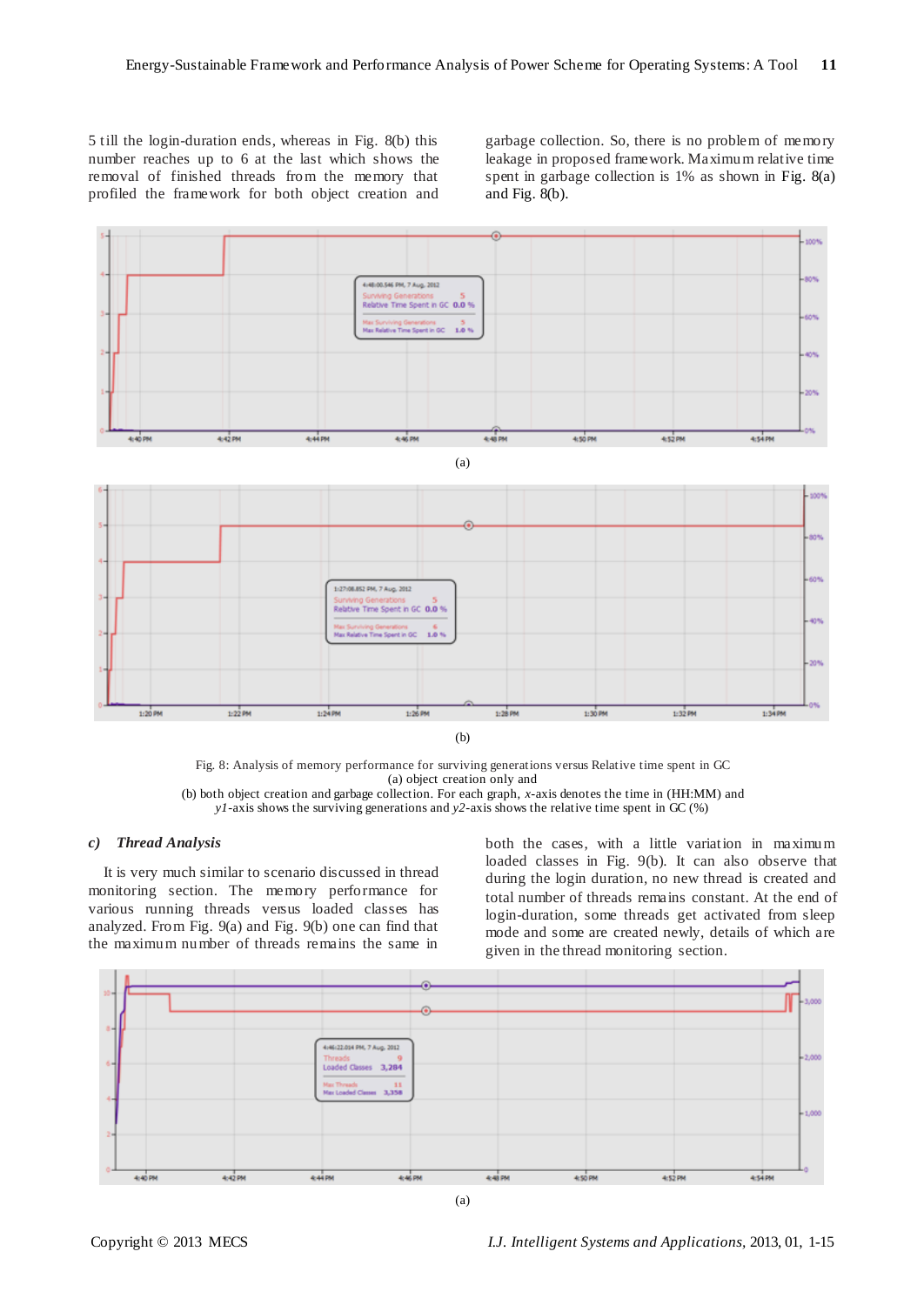

Fig. 9: Analysis of memory performance for threads versus loaded classes (a) object creation only and (b) both object creation and garbage collection. For each graph, *x-*axis denotes the time in (HH:MM) and *y1-*axis shows the running threads and *y2-*axis shows the loaded classes

# **6.3 Analysis of CPU Performance**

By using CPU performance measurement, the proposed framework have analyzed and obtained data related to its performance, including the time required to execute a code fragment within a method and the number of times that particular method was invoked. CPU under various overheads have also analyzed, firstly, by profiling the only project related classes that includes the project related core java classes only, and

secondly, by profiling all classes that includes all core java classes and server classes, and imposes a very significant overhead. By using the first overhead maximum numbers of loaded classes are 2414, whereas with the second overhead, the numbers of classes are 7596, used to analyze the CPU performance. This analysis is shown in Fig.  $10(a)$ , Fig.  $10(b)$  and Fig.  $10(c)$ that shows the call tree class of calculate CPU usage, login-duration and various threads created to monitor the proposed framework.

| Call Tree - Class                                         | Time $[96]$ $\vee$ | Time                       | Invocations |
|-----------------------------------------------------------|--------------------|----------------------------|-------------|
| <b>CD</b> Thread-8                                        |                    | 2483 ms (99%)              | ٠           |
| S-38 org.jubv.visual.LoginDuration\$2                     |                    | 2483 mg (99%)              |             |
| O org.juitw.process.collector.CPUInfo                     |                    | 1456 ms (53%)              | 2783        |
| $-\odot Self time$                                        |                    | 1027 ms (40.9%)            |             |
| <b>CD AWT-EventQueue-0</b>                                |                    | 446 ms (70.1%)             |             |
| <b>Call main</b>                                          |                    | 437 mg (11.4%)             |             |
| <b>CD</b> Thread-7                                        |                    | 228 ms (74.3%)             |             |
| (iii) 3g org.juitw.process.colector.CalculateCPUUsages\$3 |                    | 228 ms (74.3%)             |             |
| E-38 org.satw.process.collector.CalculateCPUUsages        |                    | 228 ms (74.2%)             | 62          |
| @ org.juitw.process.colector.CPUInfo                      |                    | 187mg (61%)                | 550         |
| <b>G</b> Self time                                        |                    | 40.6 ms (13.2%)            | 62          |
| -C) Self time                                             |                    | 0.353 ms (0.1%)            |             |
| <b>CILI Thread-10</b>                                     |                    | 17.0 ms (100%)             | t           |
| - 38 org.jubs.process.colector.CalculateCPUUsages\$3      |                    | 17.0 mg (100%)             |             |
| St org.juite.process.colector.CalculateCPUUsages          |                    | 16.9 ms (19.8%)            | 10          |
| @ org.satvi.process.collector.CPUInfo                     |                    | 16.8 ms (1974)             | 3           |
| $ \odot$ Self time                                        |                    | $0.142$ ms $(1.0\%)$       | 10          |
| -(3) Self time                                            |                    | $(1.016 \text{ m})$ (1.3%) |             |
| <b>CD</b> Thread-9                                        |                    | 3.27 ms (19.7%)            |             |
| Si 3d org. juite. timer. Duration \$151                   |                    | 3.27 ms (10.7%)            |             |
| <b>G</b> Self time                                        |                    | 3.24 mg (98.8%)            |             |
| O org. tultiv. timer. Duration\$1\$1\$1                   |                    | 0.021 ms (0.6%)            |             |
| O org.juite.timer.Duration                                |                    | $0.008$ ms $(0.2\%)$       |             |
| (a)                                                       |                    |                            |             |

| . .<br>× |
|----------|
| ۰.       |

| al Tree - Class                           | Time $[\%]$ $\vee$ | Time:               | Invocations |
|-------------------------------------------|--------------------|---------------------|-------------|
| <b>CD</b> Thread-B                        |                    | 4344 mg (10.4%)     |             |
| S-38 org.juby.visual.LoginDuration\$2     |                    | 4344 ms (10.4%)     |             |
| 10 St org.tult=.process.collector.CPUInfo |                    | 1610 ms (16.8%)     | 929         |
| 3d org.hyperic.sigar.ond.SigarCommandBase |                    | \$52 ms (13.6%)     | 1837        |
| 9 St java.text.SimpleDateFormat           |                    | 551 mg (12.6%)      | 13770       |
| B-38 java.lo.File                         |                    | 485 mg (11.1%)      | 1836        |
| 11-34 java.io.FileWriter                  |                    | 439 ms (10%)        | 918         |
| 1-34 Java.lo.BufferedWriter               |                    | 315 ms (7.2%)       | 5508        |
| 1 3d Java.text.DateFormat                 |                    | 160 ms (1.7%)       | 1836        |
| E-38 Java util Calendar                   |                    | 106 mg (2.4%)       | 3672        |
| 3 St java.lang. StringBuilder             |                    | 62.8 mg (1.4%)      | 9180        |
| <b>C Self time</b>                        |                    | 29.9 ms (8.7%)      |             |
| 3d Java.lang.Double                       |                    | 17.3 ms (0.4%)      | 918         |
| (i) 3d Sava.io.Writer                     |                    | 9.10 ms (0.2%)      | 918         |
| C java.lang. String                       |                    | 4.21ms (0.1%)       | 4590        |
| E-38 java.lang. ClassLoader               |                    | $0.180$ ms $(0\%)$  |             |
| 10-38 java.util.HashSet                   |                    | $0.108$ ms $(0\%$ ) |             |
| @ Java.lang. System                       |                    | $0.001ms$ (thu)     |             |
| <b>LawT-EventQueue-0</b>                  |                    | 961 ms (90.7%)      |             |
| <b>Call main</b>                          |                    | 895 mg (90%)        |             |
| <b>Extended-7</b>                         |                    | 241 ms (10.2%)      |             |
| <b>ED</b> Thread-9                        |                    | 39.9 ms (19.7%)     |             |
| <b>CD</b> Thread-10                       |                    | 27.5 ms (10.7%)     |             |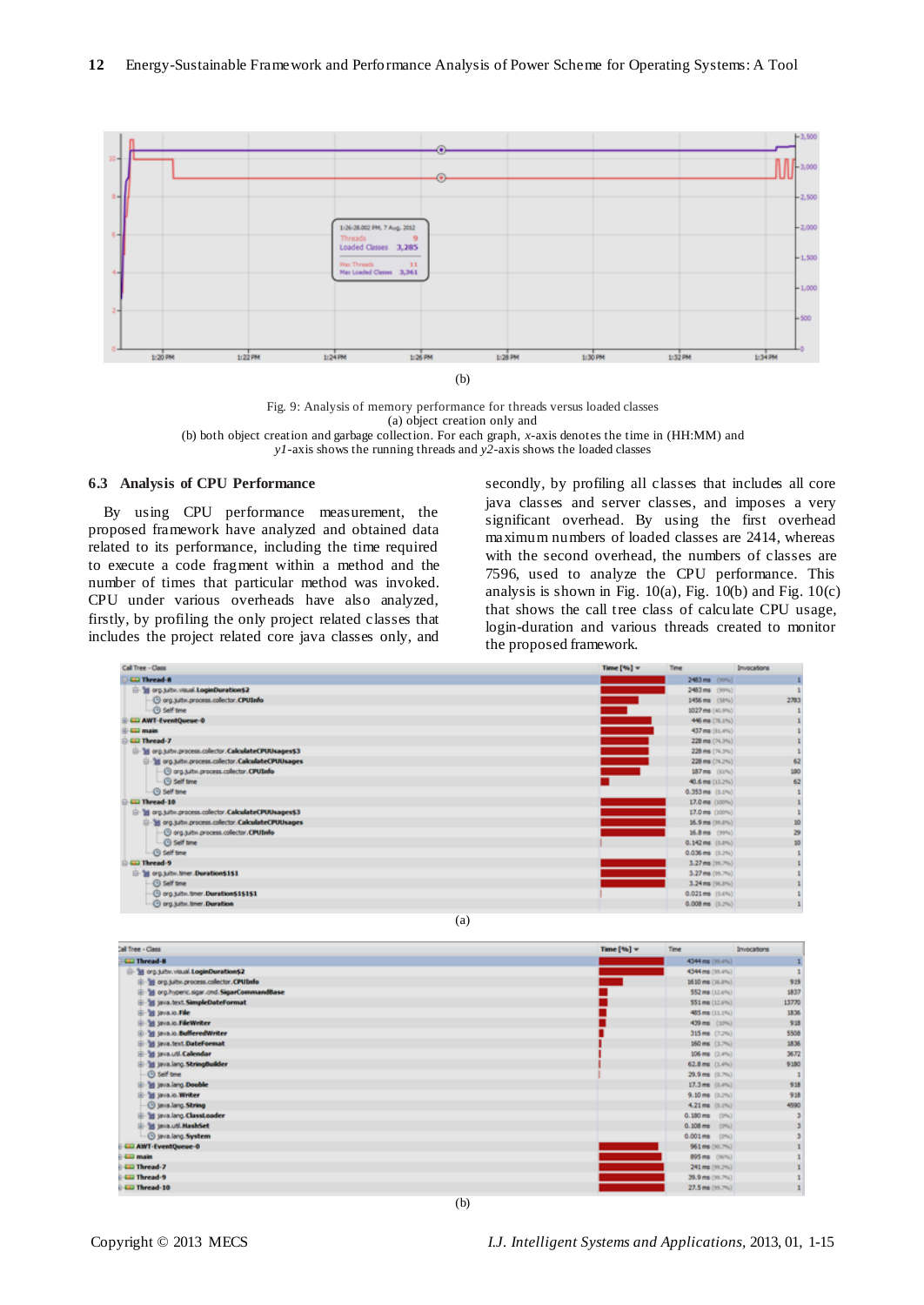| Call Tree - Class                                      | Time $\{W_i\}$ w | <b>Time</b>              | Invocations |
|--------------------------------------------------------|------------------|--------------------------|-------------|
| <b>E-CEI Thread-8</b>                                  |                  | 4344 ms (99.4%)          |             |
| <b>E CD AWT-EventQueue-0</b>                           |                  | 961 ms (90.7%)           |             |
| <b>E-ED main</b>                                       |                  | 895 ms (90%)             |             |
| <b>CD</b> Thread-7                                     |                  | 241 ms (99.2%)           |             |
| E-38 org.juitw.process.collector.CalculateCPUUsages\$3 |                  | 241 ms (99.2%)           |             |
| S 31 org.juitw.process.collector.CalculateCPUUsages    |                  | 240 ms (99.5%)           | 62          |
| E-38 org.juitw.process.collector.CPUInfo               |                  | 153 ms (63%)             | 60          |
| [3] org.hyperic.sigar.cmd.SigarCommandBase             |                  | 54.5 ms (22.4%)          | 120         |
| E-38 java.lang.ClassLoader                             |                  | 24.0 ms (9.9%)           | 11          |
| <b>G</b> Self time                                     |                  | 7.66 ms (3.2%)           | 62          |
| E-38 java.lang.Double                                  |                  | $0.999$ ms $(0.4\%)$     | 60          |
| <b>E java.lang.String</b>                              |                  | $0.328$ ms $(0.1\%)$     | 300         |
| E-38 java.util.HashSet                                 |                  | $0.035$ ms $(0\%)$       |             |
| <b>C java.lang.System</b>                              |                  | $0.010$ ms $(0\%$        |             |
| <b>G</b> Self time                                     |                  | $0.252$ ms $(0.1\%)$     |             |
| <b>CD</b> Thread-9                                     |                  | 39.9 ms (99.7%)          |             |
| Si org.jubv.tmer.Duration\$1\$1                        |                  | 39.9 mg (99.7%)          |             |
| <b>G</b> Self time                                     |                  | $20.3$ ms $(50.7\%)$     |             |
| E-38 java.lang.ClassLoader                             |                  | 19.2 ms (40%)            |             |
| (i) St javax.sving.Timer                               |                  | $0.385 \,\text{ms}$ (1%) |             |
| @ org.jubii.timer.Duration\$1\$1\$1                    |                  | $0.021$ ms $(0.1\%)$     |             |
| O org.jubw.timer.Duration                              |                  | 0.011 ms (0%)            |             |
| <b>ED</b> Thread-10                                    |                  | 27.5 ms (99.7%)          |             |

Fig. 10: Analysis of CPU performance (a) using only project classes (b, c) use all classes.

Here, with both the overhead scenarios we have profiled the proposed framework around 15 min. Fig. 10(a), Fig. 10(b) and Fig. 10(c) showed that thread 7, 8, 9, and 10 corresponds to user threads, which resides into sleep state during its executions. Here, thread-8 continues till the end of login-duration and invoked only once for both the overhead scenarios, whereas the time spent by the classes of this thread is different as it is 2483 ms and 4344 ms, respectively. Thread 7, which starts with thread 8 into sleep mode and get expired after a minute of time interval. This thread is basically used for calculating the CPU usage as it is profiled the proposed framework in Swift mode and functioning of mode is independent of total CPU usage. Further, thread 9 shows that user wants to continue the work once the login- duration has reached to its expiry and enters the new time value of login duration. By entering the new time value of login-duration thread 10 gets started which is similar to thread 7.

During CPU performance analysis we found that no classes or methods that utilizes, or keeps the CPU busy all the time. From Fig.  $10(a)$ , Fig.  $10(b)$  and Fig.  $10(c)$ showed that by increasing the overhead in the form of load of all classes over CPU the performance of proposed framework remains the same.

#### **VII. Conclusions**

In this paper, we have proposed an energysustainable framework for the power schemes of operating systems to minimize the energy consumption by computer systems. The proposed framework is a part of GP Tool. The main objective of this tool is to structure concepts, strategies, and activities to design an energy-sustainable power scheme. This framework is useful for both the desktops and laptops. The unique characteristic of this tool is that it required minimal input and calculations for saving energy. The proposed algorithm for *Swift mode* detects the human activity on

the computer system in an effective manner and it is based on the time value supplied by the user during login to the system. Comparison of proposed framework with the discussed scenario in existing power scheme reveals that *Swift mode* provides more than 66% of energy saving and *exhaustive mode* provides more than 93% of energy saving. To enhance the accuracy of the proposed algorithm, we have evaluated the CPU and memory performance of the proposed framework. The results obtained from this evaluation are very impressive and demonstrated that there is no slow-down in CPU performance and no memory leakage problem during its execution is found. The results revealed that the proposed algorithm achieved the proposed goals both theoretically and practically for designing a complete energy-sustainable tool and suggest that any changes can be incorporated into the power schemes of operating systems. We hope that the algorithms and GP tool helps researchers to develop a comprehensive solution for the energysustainable computing

## **Acknowledgement**

The authors are sincerely thankful to the unanimous reviewers for their critical comments and suggestions to improve the quality of the manuscript.

## **References**

- [1] Ruediger Kuehr and Eric Williams, "Computers and the Environment: Understanding and Managing their Impacts," Kluwer Academic *Publishers*, October 2010, pp. 1-285.
- [2] C. A Webber, R. E Brown and J Koomey, "Savings estimate for the ENERGY  $STAR^{\mathscr{B}}$ voluntary labelling program," *Energy Policy*, v28, n15, 2000, pp. 1137 – 1149.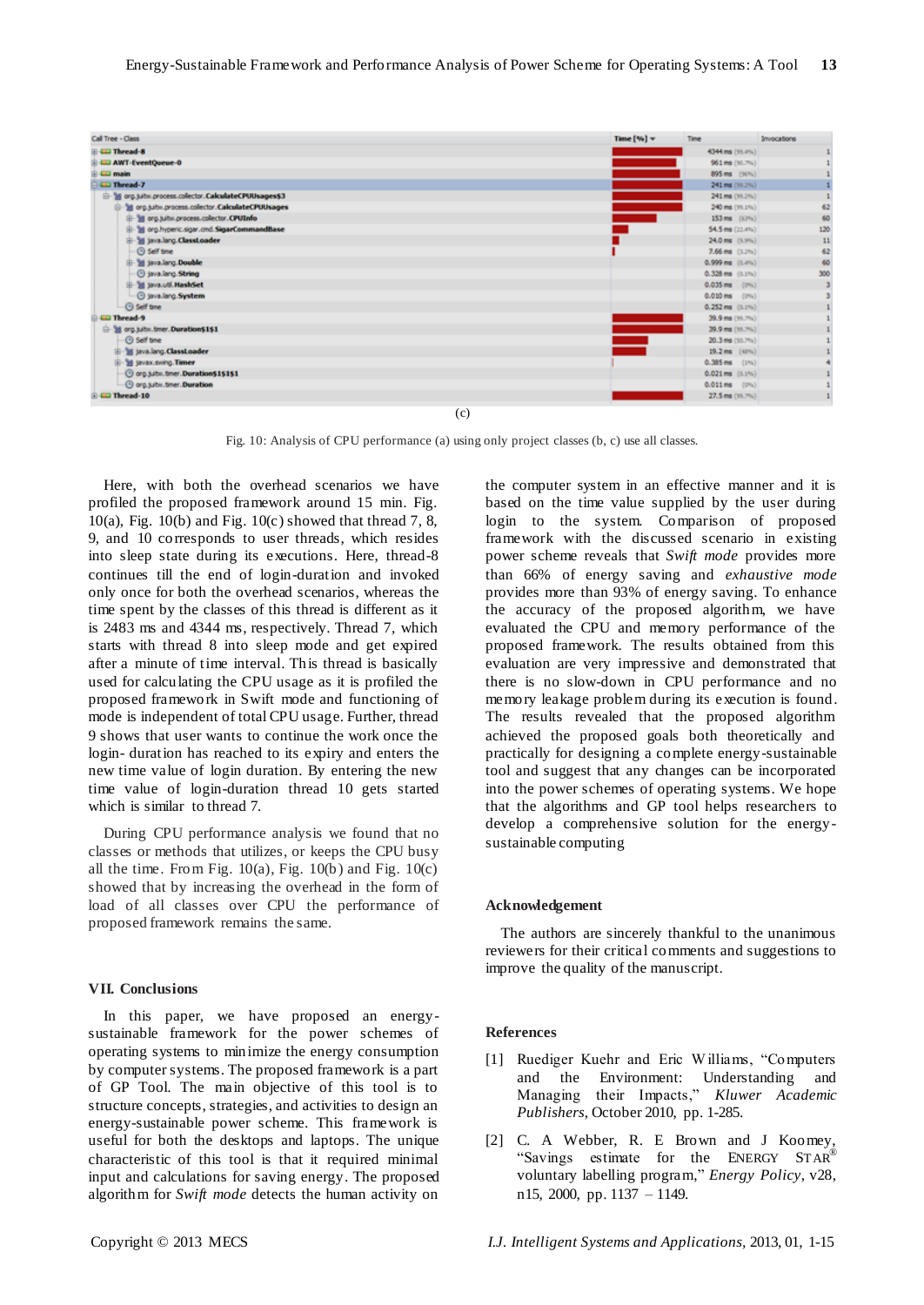- [3] Sandeep K.S. Gupta, Tridib Mukherjee, Georgios Varsamopoulos and Ayan Banerjee, "Research directions in energy-sustainable cyber–physical systems," Sustainable Computing: Informatics and *Systems,* v1, n1, 2011, pp. 57 – 74.
- [4] S. Murugesan, "Harnessing green it: principles and practices,‖ *IEEE IT Professional*, v10, n1, 2008, pp. 24–33.
- [5] Judy A. Roberson, Gregory K. Homan, Akshay Mahajan, Bruce Nordman, Carrie A. Webber, Richard E. Brown, Marla McWhinney, and Jonathan G. Koomey, "Energy Use and Power Levels in New Monitors and Personal Computers," *LBNL-48581*, Lawrence Berkeley National Laboratory, 2002, pp.  $1 - 36$ .
- [6] B. Nordman, M. A. Piette, K. Kinney and C. Webber, "User guide to power management for PCs and monitors," *LBNL-39466*, Lawrence Berkeley National Laboratory, 1997, pp. 1 – 72.
- [7] Mary Jo Foley, "Windows server still rules the server roots" IDC, June 3, 2010.
- [8] Kaoru Kawamoto, Jonathan G Koomey, Bruce Nordman, Richard E Brown, Mary Ann Piette, Michael Ting and Alan K Meier, "Electricity used by office equipment and network equipment in the US," Energy, v27, n3, 2002, pp.  $255 - 269$ .
- [9] Ishfaq Ahmad and Sanjay Ranka, "Handbook of Energy-Aware and Green Computing" Chapman & Hall/CRC Computer and Information Science series, CRC Press, 2012, pp. 1 – 1196.
- [10] Qilin Li and Mingtian Zhou, "The survey and future evolution of green computing," Proc. *IEEE/ACM International Conference on Green Computing and Communications*, China, 2011, pp.  $230 - 233$ .
- [11] P. K. Gupta, G. Singh, "Minimizing Power Consumption by Personal Computers: A Technical Survey", IJITCS, vol.4, no.10, pp.57-66, 2012.
- [12] P. K. Gupta and G. Singh, "A framework of creating intelligent power profiles in operating systems to minimize power consumption and greenhouse effect caused by computer systems," Journal of Green Engineering, v1, n2, 2011, pp.  $145 - 163$ .
- [13] Shuyi Chen, Kaustubh R. Joshi, Matti A. Hiltunen, Richard D. Schlichting and William H. Sanders, ―Using CPU gradients for performance-aware energy conservation in multitier systems," *Sustainable Computing: Informatics and Systems,*  v1, n2, 2011, pp. 113 – 133.
- [14] Hui Chen, Shinan Wang and Wei song Shi, ―Where does the power go in a computer system: experimental analysis and implications," Proc. *IEEE International Green Computing Conference and Workshops*, Orlando, FL, 2011, pp. 1 – 6.
- [15] Benjamin Zhong, Ming Feng and Chung-Horng Lung, "A green computing based architecture comparison and analysis,‖ *Proc*. *IEEE/ACM International Conference on Green Computing and Communications*, Hangzhou, 2010, pp. 386 – 391.
- [16] Timo Minartz, Thomas Ludwig, Michael Knobloch and Bernd Mohr, "Managing hardware power saving modes for high performance computing," IEEE International Green Computing *Conference and Workshops*, Orlando, FL, 2011, pp. 1-8.
- [17] Vasileios Spiliopoulos, Stefanos Kaxiras and Georgios Keramidas, "Green governors: a frame work for continuously adaptive DVFS," Proc. *IEEE International Green Computing Conference and Workshops,* Orlando, FL, 2011, pp. 1 – 8.
- [18] Lei Ye, Chris Gniady and John H. Hartman, ―Energy-efficient memory management in virtual machine environments,‖ *Proc*. *IEEE International Green Computing Conference and Workshops,* Orlando, FL, 2011, pp. 1 - 8.
- [19] Ran Duan, Mingsong Bi and Chris Gniady, ―Exploring memory energy optimizations in smartphones,‖ *Proc*. *IEEE International Green Computing Conference and Workshops,* Orlando, FL, 2011, pp. 1 - 8.
- [20] Luyang Wang and Tao Wang, "Green computing wanted: electricity consumptions in the IT industry and by household computers in five major Chinese cities,‖ *Proc*. *IEEE/ACM International Conference on Green Computing and Communications,* Sichuan, 2011, pp. 226 – 229.
- [21] Lichen Weng, Gang Quan and Chen Liu, ―PCOUNT: a power aware fetch policy in simultaneous multithreading processors," *Proc. IEEE International Green Computing Conference and Workshops,* Orlando, FL, 2011, pp. 1 - 6.
- [22] Shen Li, and Tarek Abdelzaher and Mindi Yuan, ―TAPA: temperature aware power allocation in data center with map-reduce," Proc. IEEE *International Green Computing Conference and Workshops,* Orlando, FL, 2011, pp. 1 - 8.
- [23] Sandeep K.S. Gupta, Rose Robin Gilbert, Ayan Banerjee, Zahra Abbasi, Tridib Mukherjee and Georgios Varsamopoulos, "GDCSim: A tool for analyzing green data center design and resource management techniques," *Proc. IEEE International Green Computing Conference and Workshops,* Orlando, FL, 2011, pp. 1 - 8.
- [24] T. Do, S. Rawshdeh and W. Shi, "PTOP: a process-level power profiling tool," Proc.  $2^{nd}$ *Workshop on Power Aware Computing and Systems (HotPower'09),* Big Sky, MT, 2009, pp. 1-5.